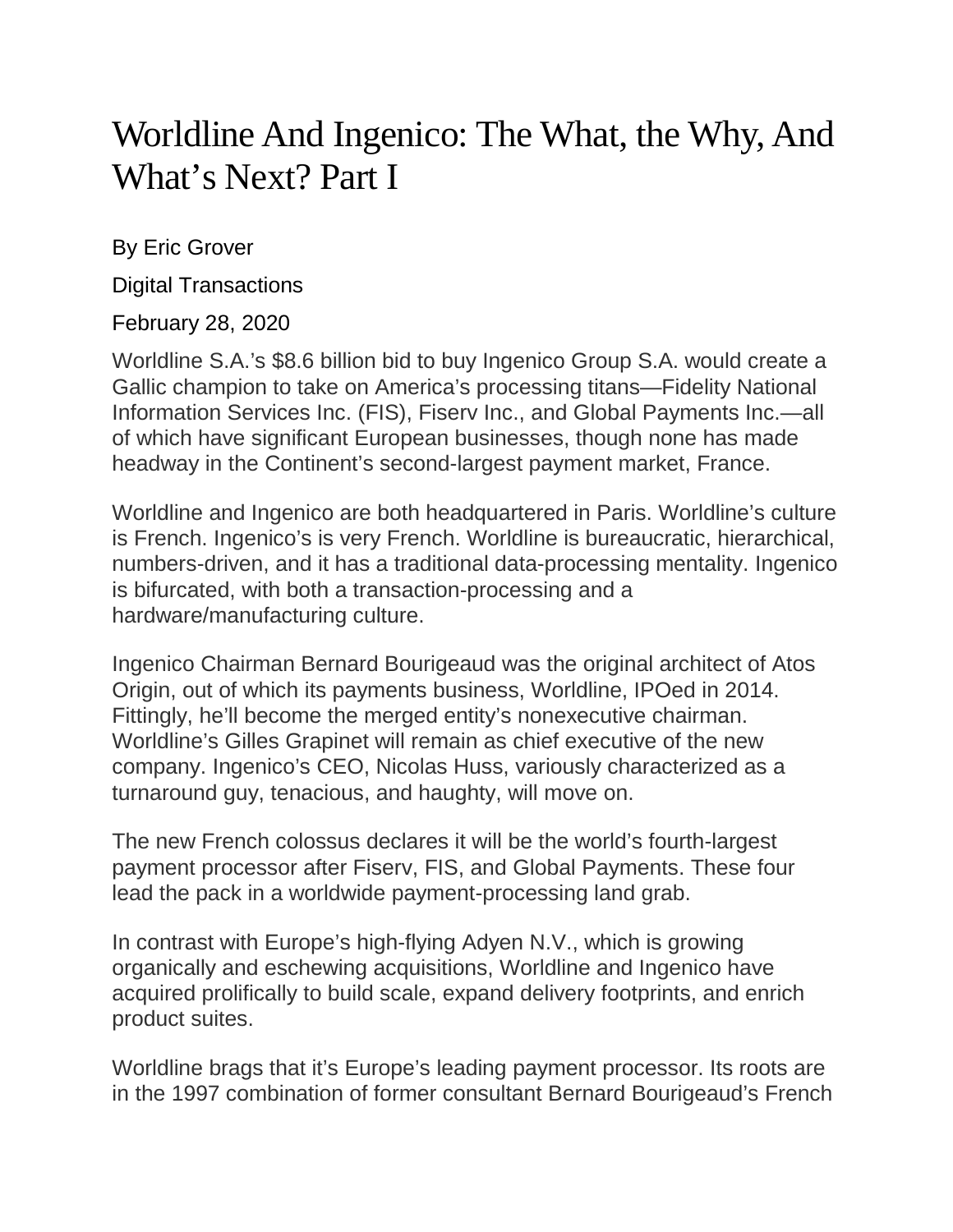IT-services provider, Axime, and Credit Lyonnais's payment processor, Sligos. The latter built much of France's early card-network infrastructure.

Over the years, the French payments giant has relentlessly rolled up processors. In Europe, it acquired Belgium's near-monopoly bankcooperative, Banksys, in 2006, and in 2015 it bought the largest Dutch payment processor, Dutch-and-German-bank-owned Equens. Beyond these deals, it acquired First Data's Baltic processor and Sweden's Digital River World Payments in 2017, and Switzerland's leading processor, bankowned Six, in 2018. These acquisitions built massive scale and expanded Worldline's footprint.

The consolidation didn't stop there. Worldline added products with the 2011 acquisition of HTTS, Siemens's mobility and electronic-transaction services unit; the 2010 pickup of e-ticketer Shere; and a 2012 deal for Quality Equipment for catering and parking payments.

Looking to bolster longer-term growth, Worldline established beachheads in India, picking up Venture Infotech for approximately \$100 million in 2010 and merchant processor MRL Posnet in 2017. With 1.37 billion people, most of whom still rely primarily on cash, India is the world's most consequential emerging payments market. As such, it features an epic struggle between traditional card networks, alternative payment systems, and tech giants with ambitions in payments.

In the European patchwork, Worldline is concentrated in France, Germany, Belgium, the Netherlands, and Switzerland. It's relatively weak, however, in the United Kingdom and Eastern and Southern Europe, and weak outside Europe. The processing behemoth's principal markets, while sizeable, are becoming a smaller portion of the growing global payments pie.

Ingenico and its U.S. rival, Verifone, founded in 1980 and 1981, respectively, drove consolidation in the point-of-sale terminal industry, becoming a veritable global duopoly. In 2008, Ingenico acquired Sagem Monetique's POS assets and a majority stake in Landi, at the time China's leading POS terminal supplier. In 2017, it added Taiwanese reseller Airlink, which provides terminals, software development, and other services to banks and retailers.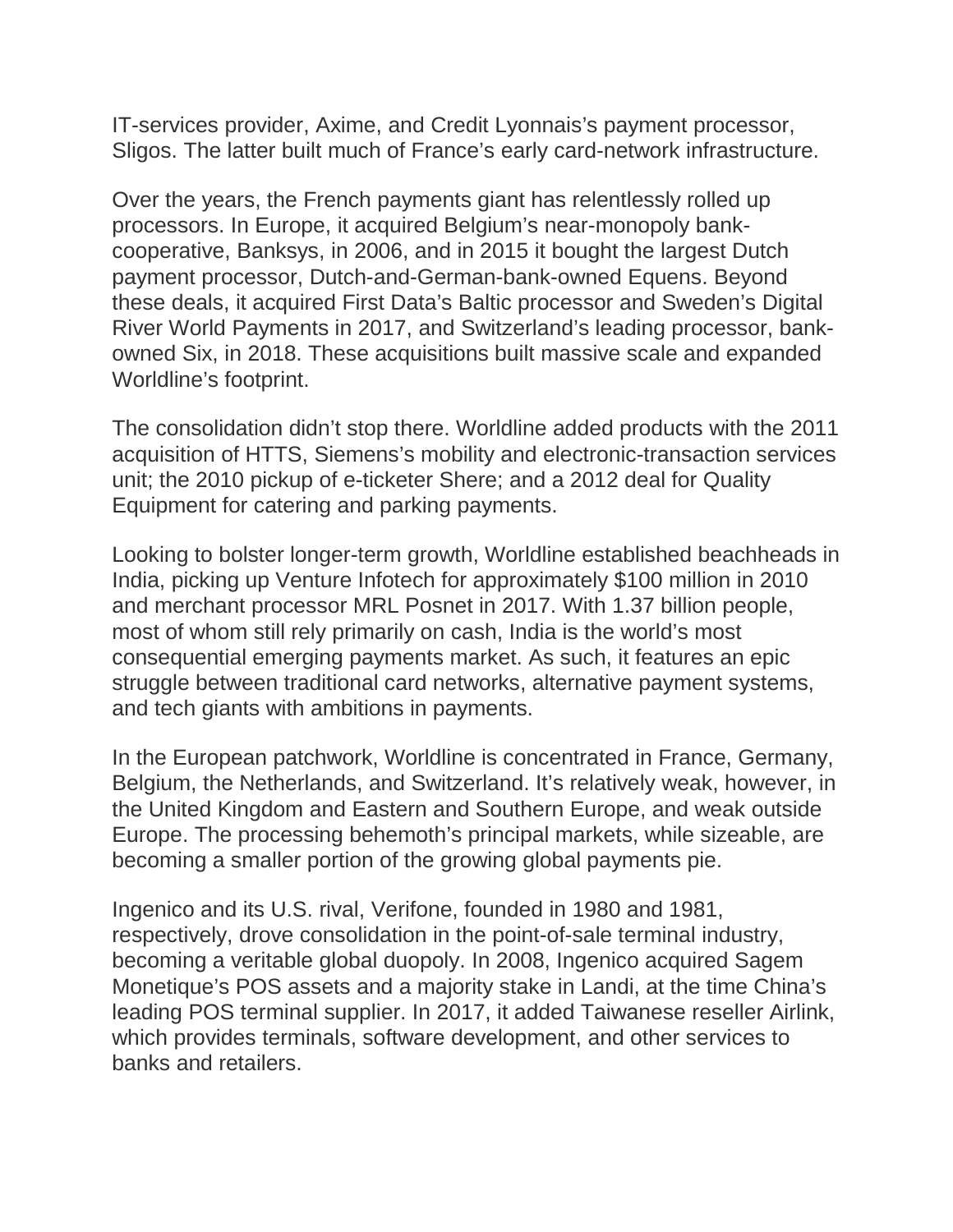Notwithstanding its leading position selling POS systems planet-wide, Ingenico's legacy business has been struggling. Chinese challengers—like PAX, BBPOS, Newland, Xinguodu, Itron, Anfu, SZZT, Centerm, MoreFun, and Dspread—have scaled up in their gargantuan domestic market, and some are taking share abroad.

Ingenico's customers are large, sophisticated acquirers and processors that can and do squeeze it. Also, processors like First Data are shipping proprietary POS systems, diminishing the addressable market, while multipurpose tablets and smart phones are now widely used for acceptance. And, in mature American and European markets, merchants are slow to replace POS systems.

Perhaps, therefore, it's not surprising Ingenico's terminal business shrank in 2018. Total organic growth was an anemic 2%, propped up by the growing processing business.

Former CEO Philippe Lazare said "innovation is the heart of our strategy." So Ingenico's major strategic thrust was to cross the processing Rubicon in pursuit of recurring transaction revenue. It acquired a string of processors, including EasyCash for €290 million in 2009, Ogone for €360 million in 2013, Global Collect for €820 million in 2014, Swedish acquirer Bambora in 2017 for €1.5 billion, Spanish in-store payment gateway IECISA in 2017, and New Zealand processor Paymark in 2019.

In 2015, it bid unsuccessfully on Europe's largest acquirer, Worldpay. In 2009, it invested in mobile processor Roam Data, ultimately buying it in 2015. And, in 2019, it launched a processing joint venture, Payone, with German savings banks, adding 250,000 merchants, and, going forward approximately €400 million in annual revenue.

Like Worldline, Ingenico placed a bet on the potentially humongous Indian market, acquiring electronic-payments services provider TechProcess in 2017.

Growing by relentless M&A means that, under the hood, both Worldline and Ingenico have multiple processing platforms. That's a headache but also an opportunity. Worldline is practiced in digesting processors. Its management forecast platform rationalization will save 20 basis points in